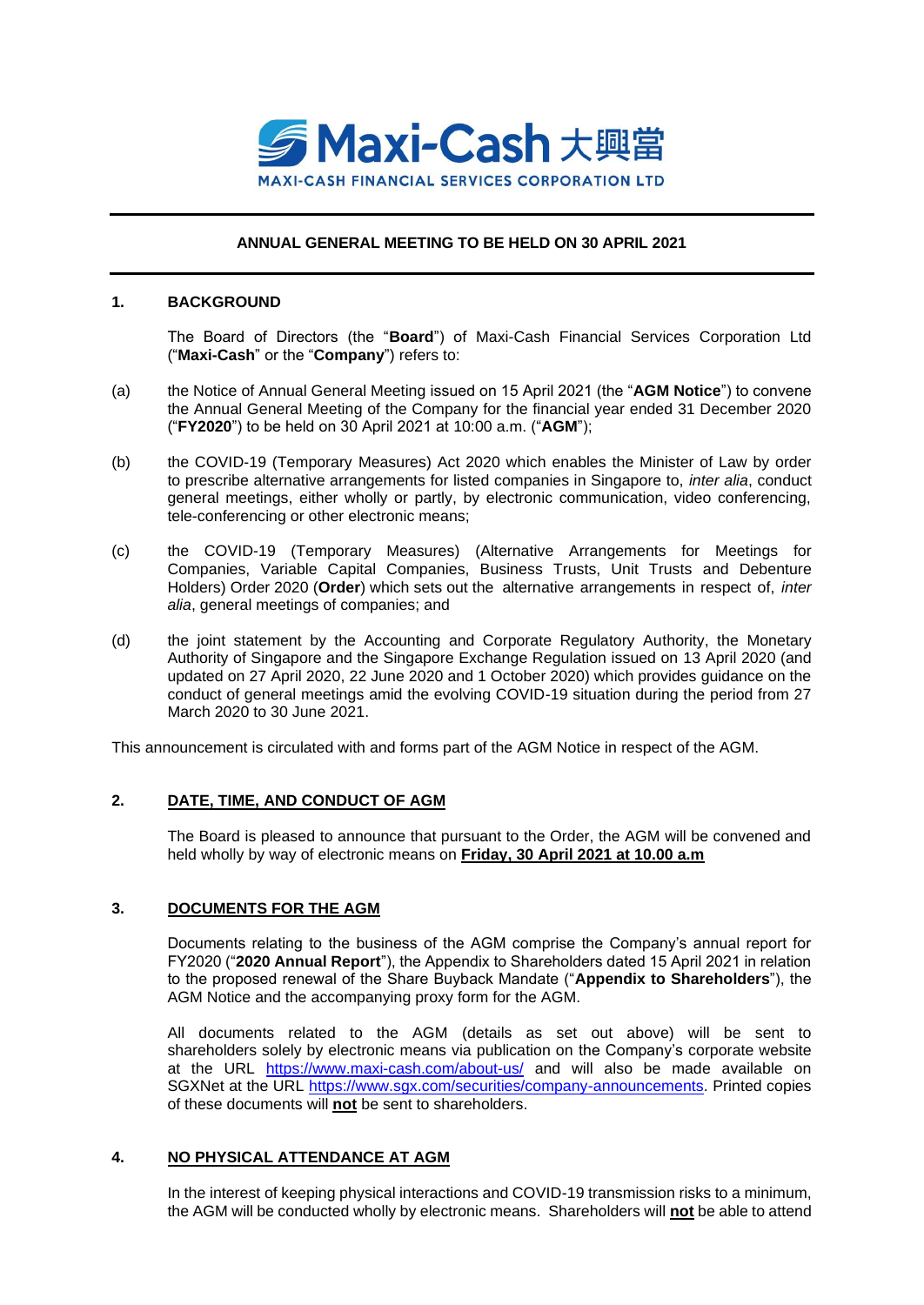the AGM in person, and, during the "live" audio-visual webcast ("**Webcast**") or live audio-only stream ("**Audio Link**") of the AGM, shareholders will **not** be able to ask questions "live" and vote "live".

# **5. ALTERNATIVE ARRANGEMENTS FOR PARTICIPATION IN THE AGM**

Shareholders may participate in the AGM by:

- (a) observing and/or listening to the AGM proceedings via Webcast or Audio Link
- (b) submitting questions to the Chairman of the Meeting in advance of the AGM; and
- (c) appointing the Chairman of the Meeting as proxy to vote on their behalf at the AGM

Alternative arrangement relating to attendance at the AGM via electronic means (including arrangement by which the meeting can be electronically accessed via Webcast and Audio Link), submission of questions to the Chairman of the Meeting in advance of, or live at, the AGM, addressing of substantial and relevel questions prior to or at the AGM and voting by appointing the Chairman of the Meeting as proxy at the AGM, are set out in the Notices of AGM.

## **6. KEY DATES/DEADLINES**

The table below sets out the key dates/deadline for shareholders to note:

| <b>Key Dates</b>                        | <b>Actions</b>                                                                                                                                                                                                                                                                                                                                                                                                                                                                                                                                                                                                                                                                                                                                                                                                                                                                                      |
|-----------------------------------------|-----------------------------------------------------------------------------------------------------------------------------------------------------------------------------------------------------------------------------------------------------------------------------------------------------------------------------------------------------------------------------------------------------------------------------------------------------------------------------------------------------------------------------------------------------------------------------------------------------------------------------------------------------------------------------------------------------------------------------------------------------------------------------------------------------------------------------------------------------------------------------------------------------|
| 15 April 2021<br>(Thursday)             | Shareholders and CPF/SRS investors may begin to pre-register at the<br>pre-registration<br>website<br>which is accessible<br>at the<br>URL<br>https://rebrand.ly/MCFS_AGM21                                                                                                                                                                                                                                                                                                                                                                                                                                                                                                                                                                                                                                                                                                                         |
| 5:00 p.m.<br>20 April 2021<br>(Tuesday) | Deadline for CPF/SRS investors who wish to appoint the Chairman of<br>the Meeting as proxy to approach their respective CPF Agent Banks<br>Operators<br>to submit<br>their<br><b>SRS</b><br>votes<br>email<br>via<br>to<br>or<br>maxi-cashagm@maxi-cash.com                                                                                                                                                                                                                                                                                                                                                                                                                                                                                                                                                                                                                                         |
| 10.00 a.m<br>25 April 2021<br>(Sunday)  | Deadline for Shareholders and CPF/SRS<br>to submit<br>investors<br>questions<br>for<br>the<br>AGM<br>email<br>advance<br>via<br>in.<br>to<br>maxi-cashagm@maxi-cash.com<br>The Company will endeavour to provide its answers and responses to<br>the substantial and relevant questions from Shareholders relating to the<br>agenda of the AGM ("Response") prior to the AGM via publication on:<br>(a) the SGX's website at the URL:<br>https://www.sgx.com/securities/company-announcements; or<br>(b) at the AGM via Webcast and Audio Link.<br>The Response, together with the minutes of the AGM, will thereafter be<br>published on:<br>the SGX's website at the URL:<br>$\bullet$<br>https://www.sgx.com/securities/company-announcements; and<br>the Company's corporate website at the URL:<br>$\bullet$<br>https://maxi-cash.com/about-us/<br>within (1) month after the date of the AGM. |